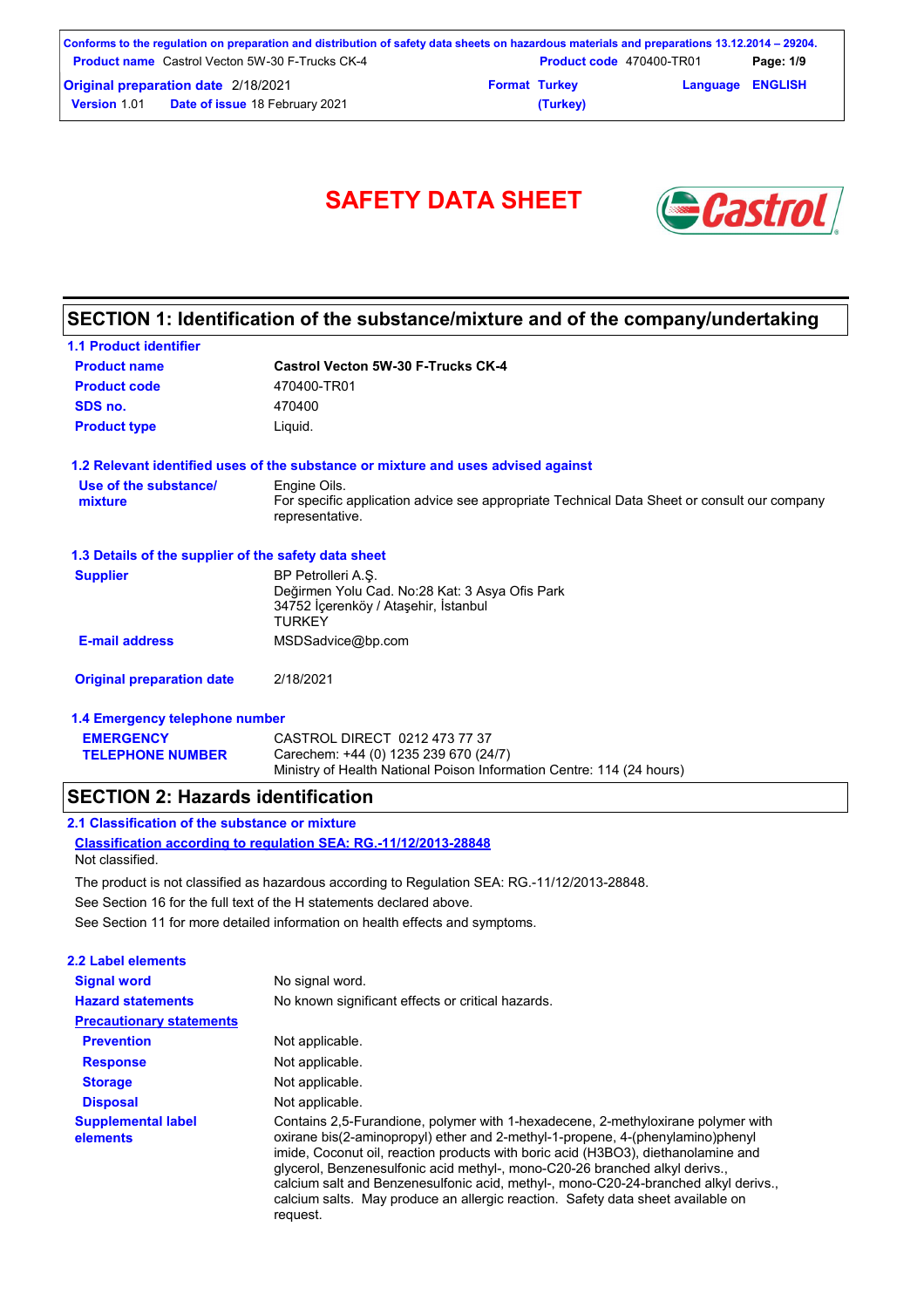|                     | Conforms to the regulation on preparation and distribution of safety data sheets on hazardous materials and preparations 13.12.2014 – 29204. |                                 |                         |           |
|---------------------|----------------------------------------------------------------------------------------------------------------------------------------------|---------------------------------|-------------------------|-----------|
|                     | <b>Product name</b> Castrol Vecton 5W-30 F-Trucks CK-4                                                                                       | <b>Product code</b> 470400-TR01 |                         | Page: 2/9 |
|                     | <b>Original preparation date 2/18/2021</b>                                                                                                   | <b>Format Turkey</b>            | <b>Language ENGLISH</b> |           |
| <b>Version 1.01</b> | <b>Date of issue 18 February 2021</b>                                                                                                        | (Turkey)                        |                         |           |

| <b>SECTION 2: Hazards identification</b>                                                                                                                 |                                                                                                                                                           |
|----------------------------------------------------------------------------------------------------------------------------------------------------------|-----------------------------------------------------------------------------------------------------------------------------------------------------------|
| <b>Annex XVII - Restrictions</b><br>on the manufacture.<br>placing on the market<br>and use of certain<br>dangerous substances,<br>mixtures and articles | Not applicable.                                                                                                                                           |
| <b>Special packaging requirements</b>                                                                                                                    |                                                                                                                                                           |
| <b>Containers to be fitted</b><br>with child-resistant<br>fastenings                                                                                     | Not applicable.                                                                                                                                           |
| <b>Tactile warning of danger</b>                                                                                                                         | Not applicable.                                                                                                                                           |
| 2.3 Other hazards                                                                                                                                        |                                                                                                                                                           |
| <b>Product meets the criteria</b><br>for PBT or vPvB                                                                                                     | This mixture does not contain any substances that are assessed to be a PBT or a<br>vPvB.                                                                  |
| Other hazards which do<br>not result in classification                                                                                                   | Experimental data on one or more of the components has been used to determine<br>all or part of the hazard classification of this product.<br>None known. |

### **SECTION 3: Composition/information on ingredients**

| <b>3.2 Mixtures</b><br>Mixture                                                                                                                                            |              |               |                                                                      |             |
|---------------------------------------------------------------------------------------------------------------------------------------------------------------------------|--------------|---------------|----------------------------------------------------------------------|-------------|
| Highly refined base oil (IP 346 DMSO extract < 3%). Proprietary performance additives.                                                                                    |              |               |                                                                      |             |
| <b>Product/ingredient name</b>                                                                                                                                            | CAS no.      | $\frac{9}{6}$ | SEA: RG.-11/12/2013-28848                                            | <b>Type</b> |
| Lubricating oils (petroleum), C20-50,<br>hydrotreated neutral oil-based                                                                                                   | 72623-87-1   | ≥25 - ≤50     | Asp. Tox. 1, H304                                                    | $[1]$       |
| Distillates (petroleum), hydrotreated heavy<br>paraffinic                                                                                                                 | 64742-54-7   | $≤10$         | Not classified.                                                      | $[2]$       |
| Distillates (petroleum), hydrotreated light<br>paraffinic                                                                                                                 | 64742-55-8   | $\leq 5$      | Not classified.                                                      | $[2]$       |
| Distillates (petroleum), solvent-dewaxed<br>heavy paraffinic                                                                                                              | 64742-65-0   | $\leq 5$      | Not classified.                                                      | $[2]$       |
| reaction mass of isomers of: C7-9-alkyl 3-<br>(3,5-di-tert-butyl-4-hydroxyphenyl)<br>propionate                                                                           | 125643-61-0  | $\leq$ 3      | Aquatic Chronic 4, H413                                              | $[1]$       |
| 2,5-Furandione, polymer with<br>1-hexadecene, 2-methyloxirane polymer<br>with oxirane bis(2-aminopropyl) ether and<br>2-methyl-1-propene, 4-(phenylamino)<br>phenyl imide | 873694-48-5  | $≤1.4$        | Skin Sens. 1, H317                                                   | $[1]$       |
| Coconut oil, reaction products with boric<br>acid (H3BO3), diethanolamine and glycerol                                                                                    | 1428353-74-5 | $<$ 1         | Eye Irrit. 2, H319<br>Skin Sens. 1B, H317<br>Aquatic Chronic 2, H411 | $[1]$       |
| Benzenesulfonic acid methyl-, mono-<br>C20-26 branched alkyl derivs., calcium salt                                                                                        | 722503-69-7  | ≤0.3          | Skin Sens. 1B, H317                                                  | $[1]$       |
| Benzenesulfonic acid, methyl-, mono-<br>C20-24-branched alkyl derivs., calcium<br>salts                                                                                   | 722503-68-6  | ≤0.3          | Skin Sens. 1B, H317                                                  | $[1]$       |

**See Section 16 for the full text of the H statements declared above.**

#### **There are no additional ingredients present which, within the current knowledge of the supplier and in the concentrations applicable, are classified as hazardous to health or the environment and hence require reporting in this section.**

**Type** 

[1] Substance classified with a health or environmental hazard

[2] Substance with a workplace exposure limit

[3] Substance meets the criteria for PBT

[4] Substance meets the criteria for vPvB

[5] Additional disclosure due to company policy

Occupational exposure limits, if available, are listed in Section 8.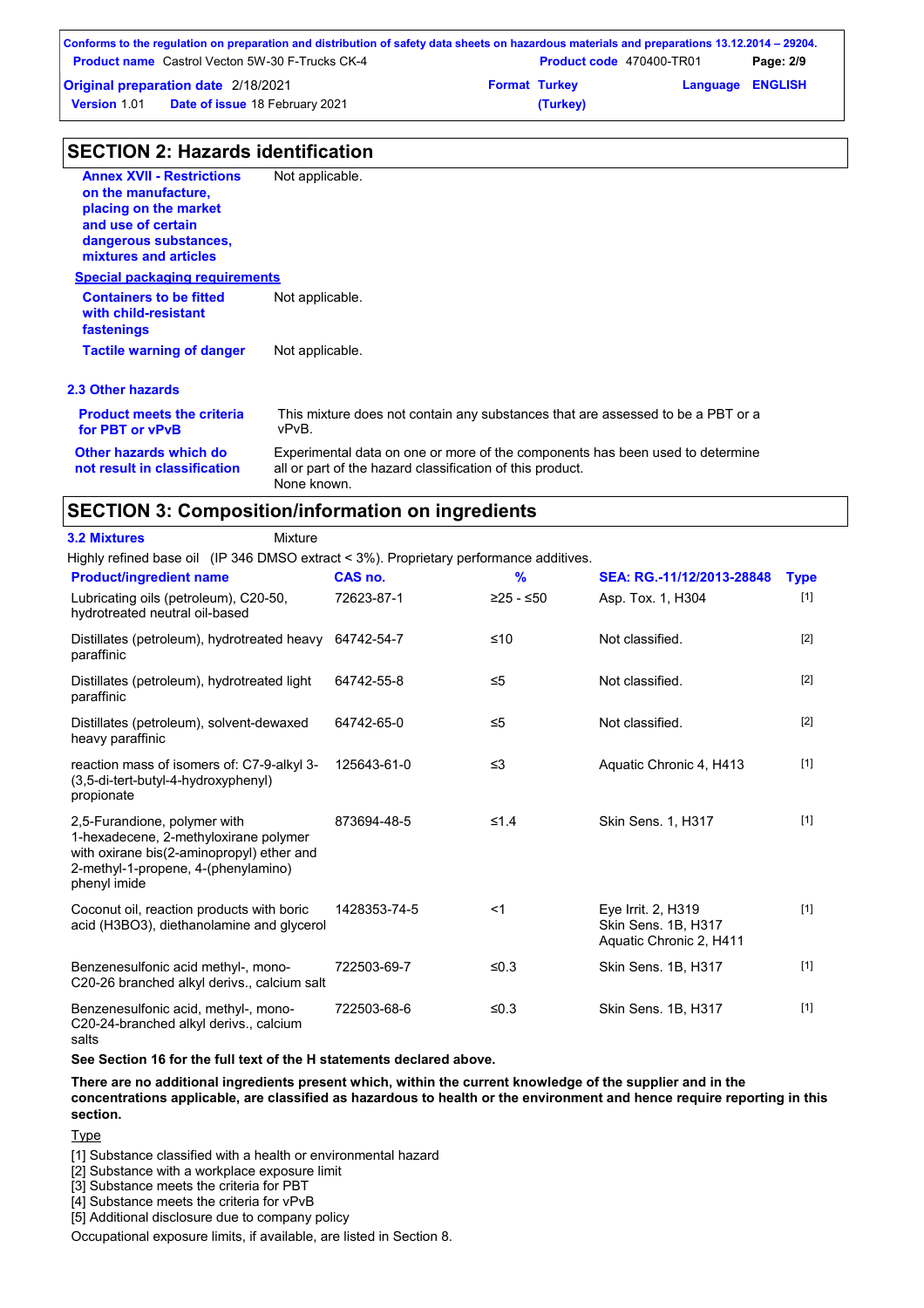| Conforms to the regulation on preparation and distribution of safety data sheets on hazardous materials and preparations 13.12.2014 – 29204. |                      |                                 |                         |           |
|----------------------------------------------------------------------------------------------------------------------------------------------|----------------------|---------------------------------|-------------------------|-----------|
| <b>Product name</b> Castrol Vecton 5W-30 F-Trucks CK-4                                                                                       |                      | <b>Product code</b> 470400-TR01 |                         | Page: 3/9 |
| Original preparation date 2/18/2021                                                                                                          | <b>Format Turkey</b> |                                 | <b>Language ENGLISH</b> |           |
| <b>Version 1.01 Date of issue 18 February 2021</b>                                                                                           |                      | (Turkey)                        |                         |           |

# **SECTION 4: First aid measures**

| 4.1 Description of first aid measures |                                                                                                                                                                                                                                         |
|---------------------------------------|-----------------------------------------------------------------------------------------------------------------------------------------------------------------------------------------------------------------------------------------|
| <b>Inhalation</b>                     | If inhaled, remove to fresh air. Get medical attention if symptoms occur.                                                                                                                                                               |
| <b>Ingestion</b>                      | Do not induce vomiting unless directed to do so by medical personnel. Get medical<br>attention if symptoms occur.                                                                                                                       |
| <b>Skin contact</b>                   | Wash skin thoroughly with soap and water or use recognised skin cleanser.<br>Remove contaminated clothing and shoes. Wash clothing before reuse. Clean<br>shoes thoroughly before reuse. Get medical attention if symptoms occur.       |
| Eye contact                           | In case of contact, immediately flush eyes with plenty of water for at least 15<br>minutes. Eyelids should be held away from the eyeball to ensure thorough rinsing.<br>Check for and remove any contact lenses. Get medical attention. |
| <b>Protection of first-aiders</b>     | No action shall be taken involving any personal risk or without suitable training.                                                                                                                                                      |

#### **4.2 Most important symptoms and effects, both acute and delayed**

See Section 11 for more detailed information on health effects and symptoms.

#### **4.3 Indication of any immediate medical attention and special treatment needed**

| <b>Notes to physician</b> | Treatment should in general be symptomatic and directed to relieving any effects. |
|---------------------------|-----------------------------------------------------------------------------------|
|                           |                                                                                   |

# **SECTION 5: Firefighting measures**

| 5.1 Extinguishing media                                   |                                                                                                                                                                                                                                                                                                           |
|-----------------------------------------------------------|-----------------------------------------------------------------------------------------------------------------------------------------------------------------------------------------------------------------------------------------------------------------------------------------------------------|
| <b>Suitable extinguishing</b><br>media                    | In case of fire, use foam, dry chemical or carbon dioxide extinguisher or spray.                                                                                                                                                                                                                          |
| <b>Unsuitable extinguishing</b><br>media                  | Do not use water jet.                                                                                                                                                                                                                                                                                     |
| 5.2 Special hazards arising from the substance or mixture |                                                                                                                                                                                                                                                                                                           |
| <b>Hazards from the</b><br>substance or mixture           | In a fire or if heated, a pressure increase will occur and the container may burst.                                                                                                                                                                                                                       |
| <b>Hazardous combustion</b><br>products                   | Combustion products may include the following:<br>carbon oxides (CO, CO <sub>2</sub> ) (carbon monoxide, carbon dioxide)                                                                                                                                                                                  |
| 5.3 Advice for firefighters                               |                                                                                                                                                                                                                                                                                                           |
| <b>Special precautions for</b><br>fire-fighters           | No action shall be taken involving any personal risk or without suitable training. Promptly<br>isolate the scene by removing all persons from the vicinity of the incident if there is a fire.                                                                                                            |
| <b>Special protective</b><br>equipment for fire-fighters  | Fire-fighters should wear positive pressure self-contained breathing apparatus (SCBA) and full<br>turnout gear. Clothing for fire-fighters (including helmets, protective boots and gloves)<br>conforming to European standard EN 469 will provide a basic level of protection for chemical<br>incidents. |

### **SECTION 6: Accidental release measures**

|                                                          | 6.1 Personal precautions, protective equipment and emergency procedures                                                                                                                                                                                                                                                                                                                        |
|----------------------------------------------------------|------------------------------------------------------------------------------------------------------------------------------------------------------------------------------------------------------------------------------------------------------------------------------------------------------------------------------------------------------------------------------------------------|
| For non-emergency<br>personnel                           | No action shall be taken involving any personal risk or without suitable training. Evacuate<br>surrounding areas. Keep unnecessary and unprotected personnel from entering. Do not touch<br>or walk through spilt material. Put on appropriate personal protective equipment. Floors may<br>be slippery; use care to avoid falling.                                                            |
| For emergency responders                                 | If specialised clothing is required to deal with the spillage, take note of any information in<br>Section 8 on suitable and unsuitable materials. See also the information in "For non-<br>emergency personnel".                                                                                                                                                                               |
| <b>6.2 Environmental</b><br>precautions                  | Avoid dispersal of spilt material and runoff and contact with soil, waterways, drains and sewers.<br>Inform the relevant authorities if the product has caused environmental pollution (sewers,<br>waterways, soil or air).                                                                                                                                                                    |
| 6.3 Methods and material for containment and cleaning up |                                                                                                                                                                                                                                                                                                                                                                                                |
| <b>Small spill</b>                                       | Stop leak if without risk. Move containers from spill area. Absorb with an inert material and<br>place in an appropriate waste disposal container. Dispose of via a licensed waste disposal<br>contractor.                                                                                                                                                                                     |
| Large spill                                              | Stop leak if without risk. Move containers from spill area. Prevent entry into sewers, water<br>courses, basements or confined areas. Contain and collect spillage with non-combustible,<br>absorbent material e.g. sand, earth, vermiculite or diatomaceous earth and place in container<br>for disposal according to local regulations. Dispose of via a licensed waste disposal contractor. |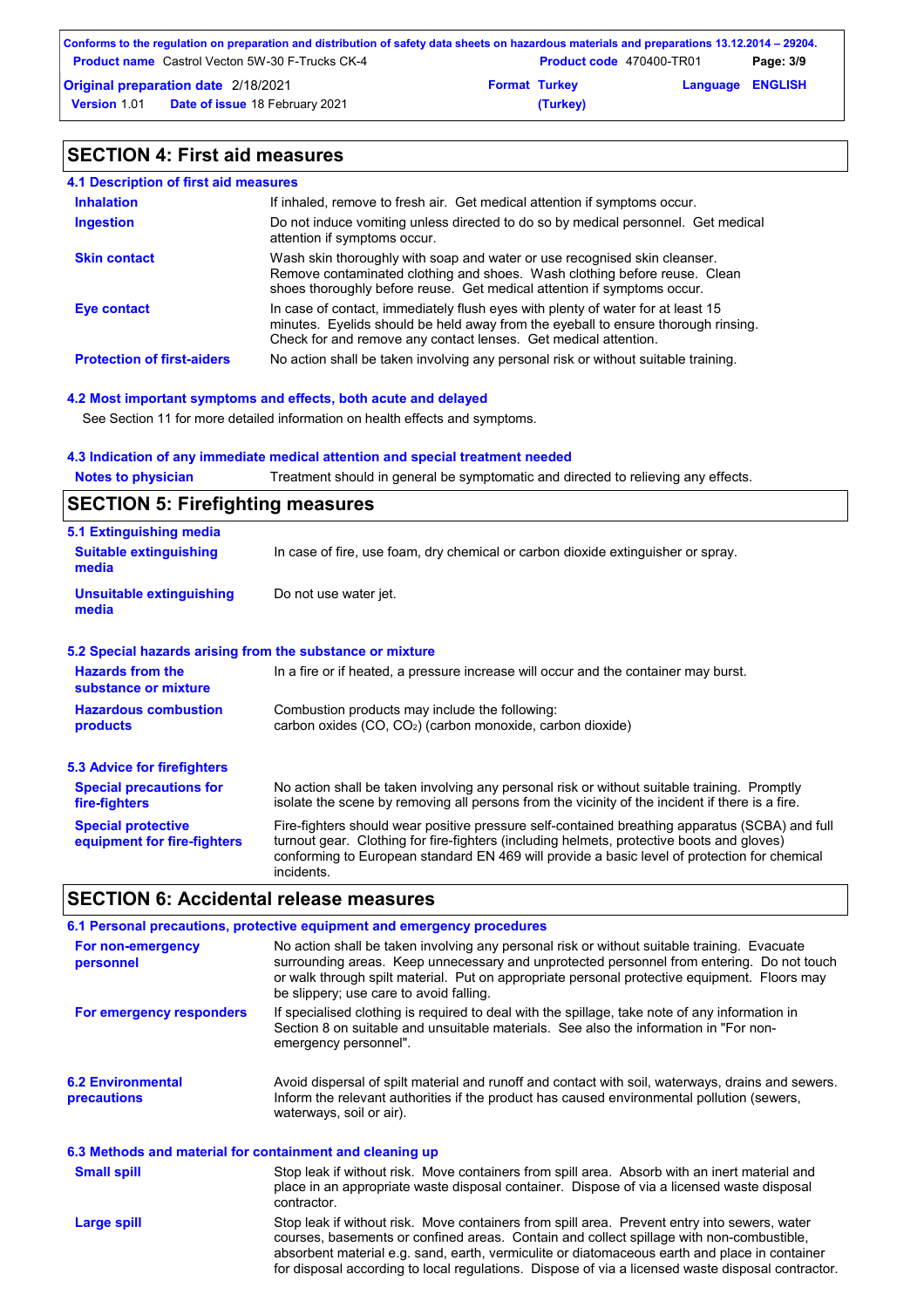|                     | Conforms to the regulation on preparation and distribution of safety data sheets on hazardous materials and preparations 13.12.2014 – 29204. |                                 |                         |           |
|---------------------|----------------------------------------------------------------------------------------------------------------------------------------------|---------------------------------|-------------------------|-----------|
|                     | <b>Product name</b> Castrol Vecton 5W-30 F-Trucks CK-4                                                                                       | <b>Product code</b> 470400-TR01 |                         | Page: 4/9 |
|                     | <b>Original preparation date 2/18/2021</b>                                                                                                   | <b>Format Turkey</b>            | <b>Language ENGLISH</b> |           |
| <b>Version 1.01</b> | <b>Date of issue 18 February 2021</b>                                                                                                        | (Turkey)                        |                         |           |

### **SECTION 6: Accidental release measures**

| 6.4 Reference to other<br>See Section 1 for emergency contact information.<br>See Section 5 for firefighting measures.<br><b>sections</b><br>See Section 8 for information on appropriate personal protective equipment.<br>See Section 12 for environmental precautions.<br>See Section 13 for additional waste treatment information. |  |
|-----------------------------------------------------------------------------------------------------------------------------------------------------------------------------------------------------------------------------------------------------------------------------------------------------------------------------------------|--|
|-----------------------------------------------------------------------------------------------------------------------------------------------------------------------------------------------------------------------------------------------------------------------------------------------------------------------------------------|--|

### **SECTION 7: Handling and storage**

| 7.1 Precautions for safe handling                                             |                                                                                                                                                                                                                                                                                                                                                                                                                                                                                                                                                                                             |
|-------------------------------------------------------------------------------|---------------------------------------------------------------------------------------------------------------------------------------------------------------------------------------------------------------------------------------------------------------------------------------------------------------------------------------------------------------------------------------------------------------------------------------------------------------------------------------------------------------------------------------------------------------------------------------------|
| <b>Protective measures</b>                                                    | Put on appropriate personal protective equipment (see Section 8).                                                                                                                                                                                                                                                                                                                                                                                                                                                                                                                           |
| <b>Advice on general</b><br>occupational hygiene                              | Eating, drinking and smoking should be prohibited in areas where this material is handled,<br>stored and processed. Wash thoroughly after handling. Remove contaminated clothing and<br>protective equipment before entering eating areas. See also Section 8 for additional<br>information on hygiene measures.                                                                                                                                                                                                                                                                            |
| <b>7.2 Conditions for safe</b><br>storage, including any<br>incompatibilities | Store in accordance with local regulations. Store in original container protected from direct<br>sunlight in a dry, cool and well-ventilated area, away from incompatible materials (see Section<br>10) and food and drink. Keep container tightly closed and sealed until ready for use. Store and<br>use only in equipment/containers designed for use with this product. Containers that have<br>been opened must be carefully resealed and kept upright to prevent leakage. Do not store in<br>unlabelled containers. Use appropriate containment to avoid environmental contamination. |
| <b>Not suitable</b>                                                           | Prolonged exposure to elevated temperature                                                                                                                                                                                                                                                                                                                                                                                                                                                                                                                                                  |
| 7.3 Specific end use(s)                                                       |                                                                                                                                                                                                                                                                                                                                                                                                                                                                                                                                                                                             |

**Recommendations** Not available.

### **SECTION 8: Exposure controls/personal protection**

#### **8.1 Control parameters**

**controls**

### **Occupational exposure limits**

| Distillates (petroleum), hydrotreated heavy paraffinic   ACGIH TLV (United States). |
|-------------------------------------------------------------------------------------|
| TWA: 5 mg/m <sup>3</sup> 8 hours. Issued/Revised: 11/2009 Form: Inhalable           |
| fraction                                                                            |
|                                                                                     |
| <b>ACGIH TLV (United States).</b>                                                   |
| TWA: 5 mg/m <sup>3</sup> 8 hours. Issued/Revised: 11/2009 Form: Inhalable           |
| fraction                                                                            |
|                                                                                     |
| <b>ACGIH TLV (United States).</b>                                                   |
| TWA: 5 mg/m <sup>3</sup> 8 hours. Issued/Revised: 11/2009 Form: Inhalable           |
| fraction                                                                            |
|                                                                                     |

Whilst specific OELs for certain components may be shown in this section, other components may be present in any mist, vapour or dust produced. Therefore, the specific OELs may not be applicable to the product as a whole and are provided for guidance only.

| <b>Recommended monitoring</b><br>procedures                    | If this product contains ingredients with exposure limits, personal, workplace atmosphere or<br>biological monitoring may be required to determine the effectiveness of the ventilation or other<br>control measures and/or the necessity to use respiratory protective equipment. Reference<br>should be made to monitoring standards, such as the following: European Standard EN 689<br>(Workplace atmospheres - Guidance for the assessment of exposure by inhalation to chemical<br>agents for comparison with limit values and measurement strategy) European Standard EN<br>14042 (Workplace atmospheres - Guide for the application and use of procedures for the<br>assessment of exposure to chemical and biological agents) European Standard EN 482<br>(Workplace atmospheres - General requirements for the performance of procedures for the<br>measurement of chemical agents) Reference to national quidance documents for methods for<br>the determination of hazardous substances will also be required. |
|----------------------------------------------------------------|----------------------------------------------------------------------------------------------------------------------------------------------------------------------------------------------------------------------------------------------------------------------------------------------------------------------------------------------------------------------------------------------------------------------------------------------------------------------------------------------------------------------------------------------------------------------------------------------------------------------------------------------------------------------------------------------------------------------------------------------------------------------------------------------------------------------------------------------------------------------------------------------------------------------------------------------------------------------------------------------------------------------------|
| <b>8.2 Exposure controls</b><br><b>Appropriate engineering</b> | All activities involving chemicals should be assessed for their risks to health, to ensure                                                                                                                                                                                                                                                                                                                                                                                                                                                                                                                                                                                                                                                                                                                                                                                                                                                                                                                                 |

#### All activities involving chemicals should be assessed for their risks to health, to ensure exposures are adequately controlled. Personal protective equipment should only be considered after other forms of control measures (e.g. engineering controls) have been suitably evaluated. Personal protective equipment should conform to appropriate standards, be suitable for use, be kept in good condition and properly maintained.

Your supplier of personal protective equipment should be consulted for advice on selection and appropriate standards. For further information contact your national organisation for standards. Provide exhaust ventilation or other engineering controls to keep the relevant airborne concentrations below their respective occupational exposure limits.

The final choice of protective equipment will depend upon a risk assessment. It is important to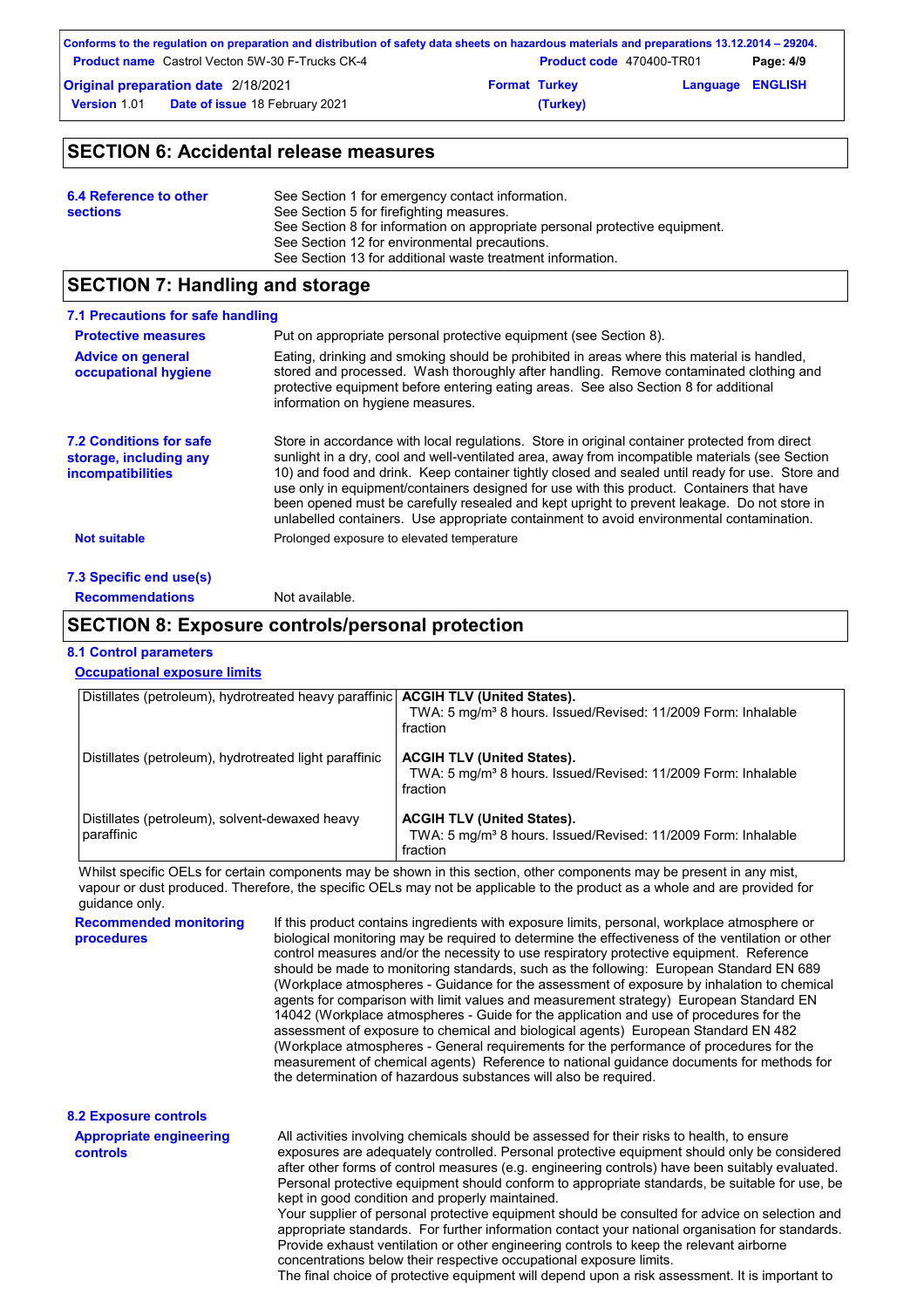|                                                        | Conforms to the regulation on preparation and distribution of safety data sheets on hazardous materials and preparations 13.12.2014 – 29204. |                                 |          |                         |  |
|--------------------------------------------------------|----------------------------------------------------------------------------------------------------------------------------------------------|---------------------------------|----------|-------------------------|--|
| <b>Product name</b> Castrol Vecton 5W-30 F-Trucks CK-4 |                                                                                                                                              | <b>Product code</b> 470400-TR01 |          | Page: 5/9               |  |
| <b>Original preparation date 2/18/2021</b>             |                                                                                                                                              | <b>Format Turkey</b>            |          | <b>Language ENGLISH</b> |  |
| <b>Version 1.01</b>                                    | <b>Date of issue 18 February 2021</b>                                                                                                        |                                 | (Turkey) |                         |  |

# **SECTION 8: Exposure controls/personal protection**

ensure that all items of personal protective equipment are compatible.

| <b>Individual protection measures</b>     |                                                                                                                                                                                                                                                                                                                                                                                                                                                                                                                                                                                                                                                                                                                                                                                              |
|-------------------------------------------|----------------------------------------------------------------------------------------------------------------------------------------------------------------------------------------------------------------------------------------------------------------------------------------------------------------------------------------------------------------------------------------------------------------------------------------------------------------------------------------------------------------------------------------------------------------------------------------------------------------------------------------------------------------------------------------------------------------------------------------------------------------------------------------------|
| <b>Hygiene measures</b>                   | Wash hands, forearms and face thoroughly after handling chemical products, before eating,<br>smoking and using the lavatory and at the end of the working period. Appropriate techniques<br>should be used to remove potentially contaminated clothing. Wash contaminated clothing<br>before reusing. Ensure that eyewash stations and safety showers are close to the workstation<br>location.                                                                                                                                                                                                                                                                                                                                                                                              |
| <b>Respiratory protection</b>             | In case of insufficient ventilation, wear suitable respiratory equipment.<br>The correct choice of respiratory protection depends upon the chemicals being handled, the<br>conditions of work and use, and the condition of the respiratory equipment. Safety procedures<br>should be developed for each intended application. Respiratory protection equipment should<br>therefore be chosen in consultation with the supplier/manufacturer and with a full assessment<br>of the working conditions.                                                                                                                                                                                                                                                                                        |
| <b>Eye/face protection</b>                | Safety glasses with side shields.                                                                                                                                                                                                                                                                                                                                                                                                                                                                                                                                                                                                                                                                                                                                                            |
| <b>Skin protection</b>                    |                                                                                                                                                                                                                                                                                                                                                                                                                                                                                                                                                                                                                                                                                                                                                                                              |
| <b>Hand protection</b>                    | Wear protective gloves if prolonged or repeated contact is likely. Wear chemical resistant<br>gloves. Recommended: Nitrile gloves. The correct choice of protective gloves depends upon<br>the chemicals being handled, the conditions of work and use, and the condition of the gloves<br>(even the best chemically resistant glove will break down after repeated chemical exposures).<br>Most gloves provide only a short time of protection before they must be discarded and replaced.<br>Because specific work environments and material handling practices vary, safety procedures<br>should be developed for each intended application. Gloves should therefore be chosen in<br>consultation with the supplier/manufacturer and with a full assessment of the working<br>conditions. |
| <b>Skin and body</b>                      | Use of protective clothing is good industrial practice.<br>Personal protective equipment for the body should be selected based on the task being<br>performed and the risks involved and should be approved by a specialist before handling this<br>product.<br>Cotton or polyester/cotton overalls will only provide protection against light superficial<br>contamination that will not soak through to the skin. Overalls should be laundered on a regular<br>basis. When the risk of skin exposure is high (e.g. when cleaning up spillages or if there is a<br>risk of splashing) then chemical resistant aprons and/or impervious chemical suits and boots<br>will be required.                                                                                                        |
| <b>Environmental exposure</b><br>controls | Emissions from ventilation or work process equipment should be checked to ensure they<br>comply with the requirements of environmental protection legislation. In some cases, fume<br>scrubbers, filters or engineering modifications to the process equipment will be necessary to<br>reduce emissions to acceptable levels.                                                                                                                                                                                                                                                                                                                                                                                                                                                                |

# **SECTION 9: Physical and chemical properties**

### **9.1 Information on basic physical and chemical properties**

| <b>Appearance</b>                                      |                                                         |
|--------------------------------------------------------|---------------------------------------------------------|
| <b>Physical state</b>                                  | Liquid.                                                 |
| <b>Colour</b>                                          | Amber. [Light]                                          |
| <b>Odour</b>                                           | Not available.                                          |
| <b>Odour threshold</b>                                 | Not available.                                          |
| рH                                                     | Not applicable.                                         |
| <b>Melting point/freezing point</b>                    | Not available.                                          |
| Initial boiling point and boiling<br>range             | Not available.                                          |
| <b>Pour point</b>                                      | $-42 °C$                                                |
| <b>Flash point</b>                                     | Closed cup: 202°C (395.6°F) [Pensky-Martens.]           |
| <b>Evaporation rate</b>                                | Not available.                                          |
| <b>Flammability (solid, gas)</b>                       | Not applicable. Based on - Physical state               |
| <b>Upper/lower flammability or</b><br>explosive limits | Not available.                                          |
| <b>Vapour pressure</b>                                 | Not available.                                          |
| <b>Vapour density</b>                                  | Not available.                                          |
| <b>Relative density</b>                                | Not available.                                          |
| <b>Density</b>                                         | <1000 kg/m <sup>3</sup> (<1 g/cm <sup>3</sup> ) at 15°C |
| <b>Solubility(ies)</b>                                 | insoluble in water.                                     |
| <b>Partition coefficient: n-octanol/</b><br>water      | Not available.                                          |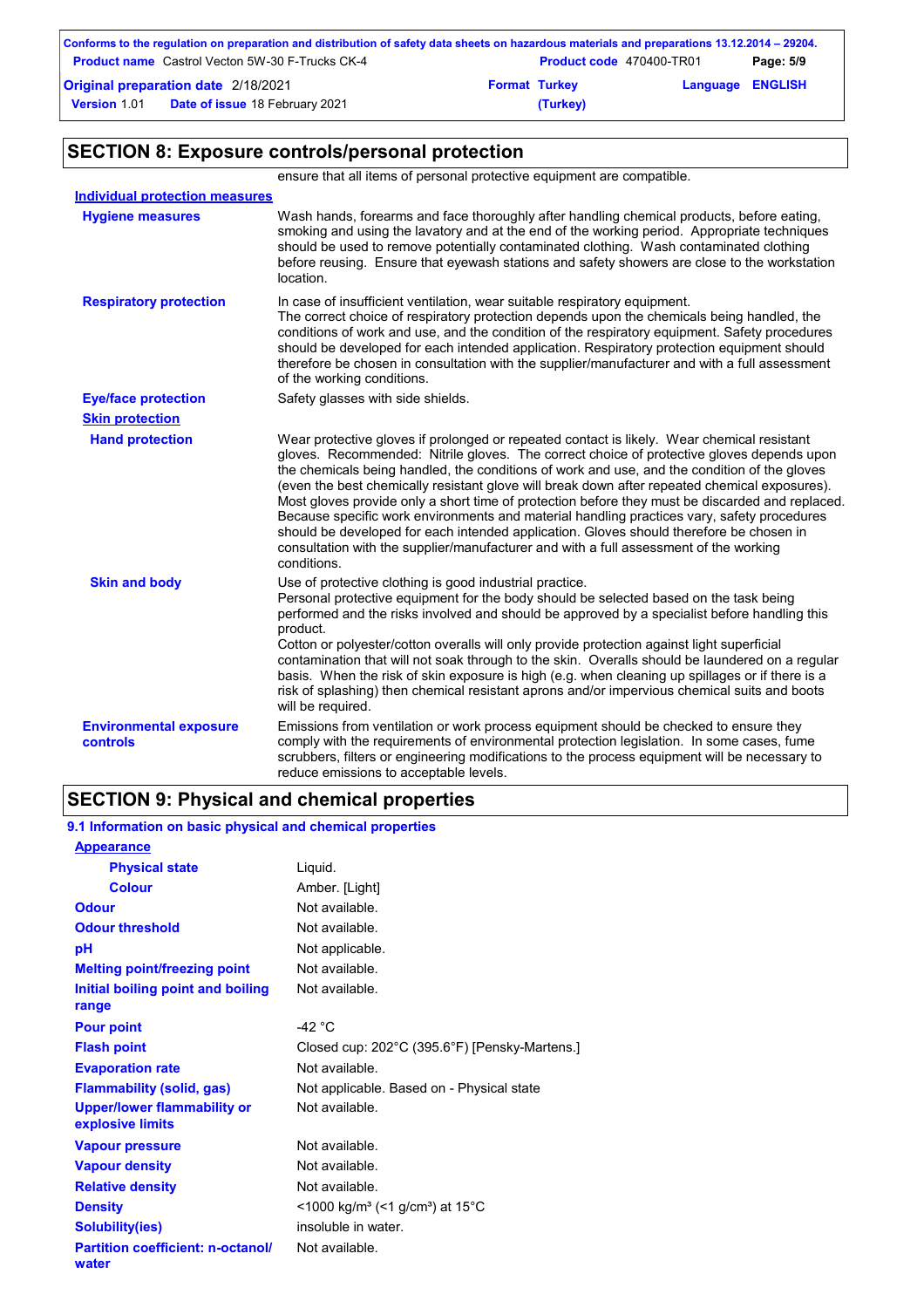|                                            | Conforms to the regulation on preparation and distribution of safety data sheets on hazardous materials and preparations 13.12.2014 – 29204. |                      |                                 |                         |           |
|--------------------------------------------|----------------------------------------------------------------------------------------------------------------------------------------------|----------------------|---------------------------------|-------------------------|-----------|
|                                            | <b>Product name</b> Castrol Vecton 5W-30 F-Trucks CK-4                                                                                       |                      | <b>Product code</b> 470400-TR01 |                         | Page: 6/9 |
| <b>Original preparation date 2/18/2021</b> |                                                                                                                                              | <b>Format Turkey</b> |                                 | <b>Language ENGLISH</b> |           |
| <b>Version 1.01</b>                        | <b>Date of issue 18 February 2021</b>                                                                                                        |                      | (Turkey)                        |                         |           |

| <b>SECTION 9: Physical and chemical properties</b> |                                                                                   |  |
|----------------------------------------------------|-----------------------------------------------------------------------------------|--|
| <b>Auto-ignition temperature</b>                   | Not available.                                                                    |  |
| <b>Decomposition temperature</b>                   | Not available.                                                                    |  |
| <i>Mannelbu</i>                                    | Kinomatic: $70.9 \text{ mm}^2/\text{s}$ $(70.9 \text{ s}^2)$ $(10.9 \text{ s}^2)$ |  |

| <b>Viscosity</b>            | Kinematic: 70.8 mm <sup>2</sup> /s (70.8 cSt) at $40^{\circ}$ C<br>Kinematic: 11.2 to 12.5 mm <sup>2</sup> /s (11.2 to 12.5 cSt) at 100 °C |
|-----------------------------|--------------------------------------------------------------------------------------------------------------------------------------------|
| <b>Explosive properties</b> | Not available.                                                                                                                             |
| <b>Oxidising properties</b> | Not available.                                                                                                                             |

**9.2 Other information**

 $\mathbf{r}$ 

No additional information.

# **SECTION 10: Stability and reactivity**

| CECTION 44. Tavian laginal information          |                                                                                                                                                                         |
|-------------------------------------------------|-------------------------------------------------------------------------------------------------------------------------------------------------------------------------|
| <b>10.6 Hazardous</b><br>decomposition products | Under normal conditions of storage and use, hazardous decomposition products should not be<br>produced.                                                                 |
| <b>10.5 Incompatible materials</b>              | Reactive or incompatible with the following materials: oxidising materials.                                                                                             |
| <b>10.4 Conditions to avoid</b>                 | Avoid all possible sources of ignition (spark or flame).                                                                                                                |
| 10.3 Possibility of<br>hazardous reactions      | Under normal conditions of storage and use, hazardous reactions will not occur.<br>Under normal conditions of storage and use, hazardous polymerisation will not occur. |
| <b>10.2 Chemical stability</b>                  | The product is stable.                                                                                                                                                  |
| <b>10.1 Reactivity</b>                          | No specific test data available for this product. Refer to Conditions to avoid and Incompatible<br>materials for additional information.                                |

# **SECTION 11: Toxicological information**

| 11.1 Information on toxicological effects          |                                                                                                                                                                                                                                                                                                                                                                                                                 |
|----------------------------------------------------|-----------------------------------------------------------------------------------------------------------------------------------------------------------------------------------------------------------------------------------------------------------------------------------------------------------------------------------------------------------------------------------------------------------------|
| <b>Information on likely</b><br>routes of exposure | Routes of entry anticipated: Dermal, Inhalation.                                                                                                                                                                                                                                                                                                                                                                |
| <b>Potential acute health effects</b>              |                                                                                                                                                                                                                                                                                                                                                                                                                 |
| <b>Inhalation</b>                                  | Vapour inhalation under ambient conditions is not normally a problem due to low vapour<br>pressure.                                                                                                                                                                                                                                                                                                             |
| <b>Ingestion</b>                                   | No known significant effects or critical hazards.                                                                                                                                                                                                                                                                                                                                                               |
| <b>Skin contact</b>                                | Defatting to the skin. May cause skin dryness and irritation. Not considered a skin sensitizer.<br>Based on data available for this or related materials.                                                                                                                                                                                                                                                       |
| <b>Eye contact</b>                                 | No known significant effects or critical hazards.                                                                                                                                                                                                                                                                                                                                                               |
|                                                    | Symptoms related to the physical, chemical and toxicological characteristics                                                                                                                                                                                                                                                                                                                                    |
| <b>Inhalation</b>                                  | No specific data.                                                                                                                                                                                                                                                                                                                                                                                               |
| <b>Ingestion</b>                                   | No specific data.                                                                                                                                                                                                                                                                                                                                                                                               |
| <b>Skin contact</b>                                | Adverse symptoms may include the following:<br>irritation<br>dryness<br>cracking                                                                                                                                                                                                                                                                                                                                |
| <b>Eye contact</b>                                 | No specific data.                                                                                                                                                                                                                                                                                                                                                                                               |
|                                                    | Delayed and immediate effects as well as chronic effects from short and long-term exposure                                                                                                                                                                                                                                                                                                                      |
| <b>Inhalation</b>                                  | Overexposure to the inhalation of airborne droplets or aerosols may cause irritation of the<br>respiratory tract.                                                                                                                                                                                                                                                                                               |
| <b>Ingestion</b>                                   | Ingestion of large quantities may cause nausea and diarrhoea.                                                                                                                                                                                                                                                                                                                                                   |
| <b>Skin contact</b>                                | Prolonged or repeated contact can defat the skin and lead to irritation and/or dermatitis.                                                                                                                                                                                                                                                                                                                      |
| <b>Eye contact</b>                                 | Potential risk of transient stinging or redness if accidental eye contact occurs.                                                                                                                                                                                                                                                                                                                               |
| <b>Potential chronic health effects</b>            |                                                                                                                                                                                                                                                                                                                                                                                                                 |
| <b>General</b>                                     | <b>USED ENGINE OILS</b><br>Combustion products resulting from the operation of internal combustion engines contaminate<br>engine oils during use. Used engine oil may contain hazardous components which have the<br>potential to cause skin cancer. Frequent or prolonged contact with all types and makes of used<br>engine oil must therefore be avoided and a high standard of personal hygiene maintained. |
| <b>Carcinogenicity</b>                             | No known significant effects or critical hazards.                                                                                                                                                                                                                                                                                                                                                               |
| <b>Mutagenicity</b>                                | No known significant effects or critical hazards.                                                                                                                                                                                                                                                                                                                                                               |
|                                                    |                                                                                                                                                                                                                                                                                                                                                                                                                 |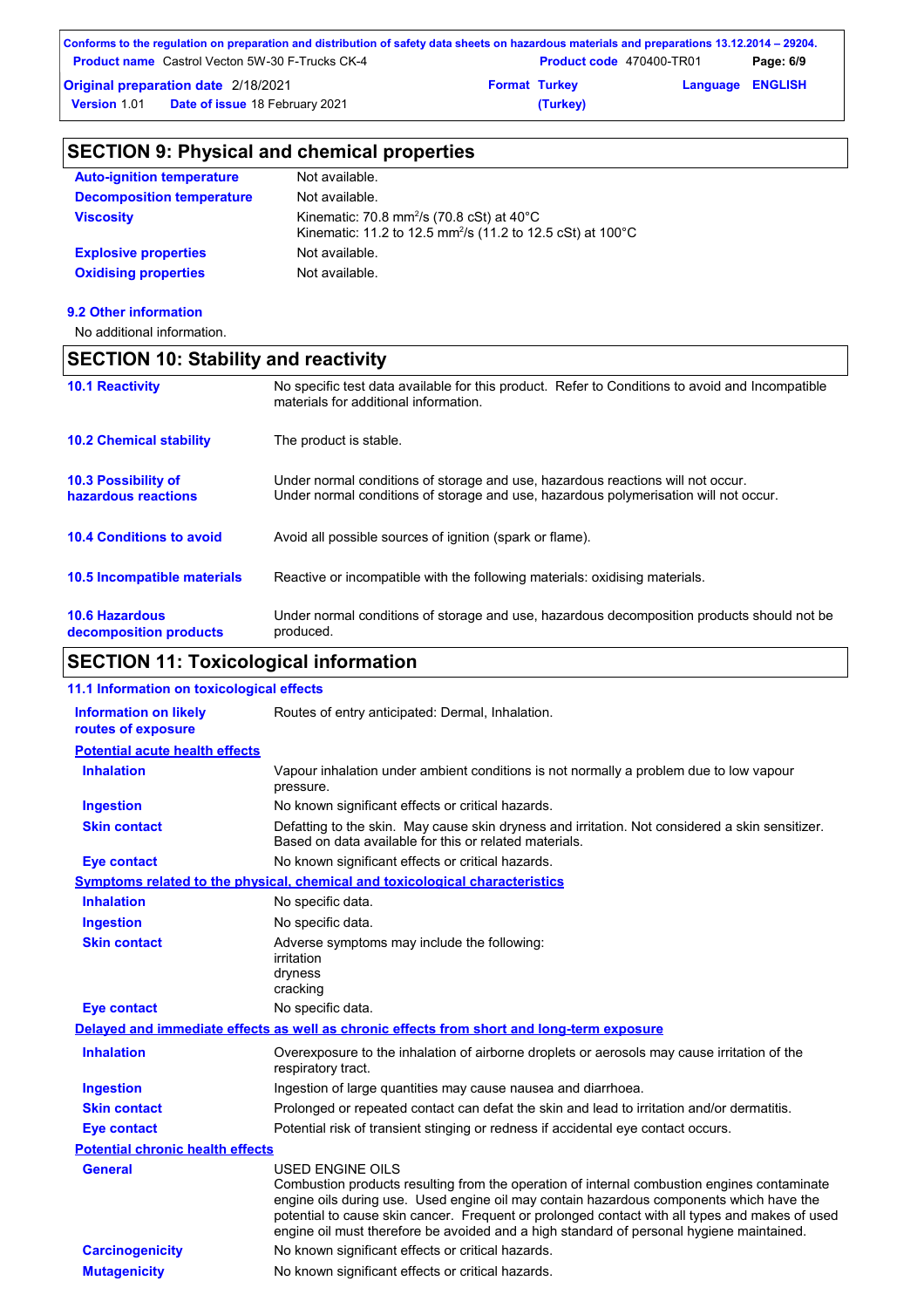|                                            | Conforms to the regulation on preparation and distribution of safety data sheets on hazardous materials and preparations 13.12.2014 – 29204. |                      |                                 |                         |           |
|--------------------------------------------|----------------------------------------------------------------------------------------------------------------------------------------------|----------------------|---------------------------------|-------------------------|-----------|
|                                            | <b>Product name</b> Castrol Vecton 5W-30 F-Trucks CK-4                                                                                       |                      | <b>Product code</b> 470400-TR01 |                         | Page: 7/9 |
| <b>Original preparation date 2/18/2021</b> |                                                                                                                                              | <b>Format Turkey</b> |                                 | <b>Language ENGLISH</b> |           |
|                                            | <b>Version 1.01 Date of issue 18 February 2021</b>                                                                                           |                      | (Turkey)                        |                         |           |

| <b>SECTION 11: Toxicological information</b>            |                                                                                       |  |  |  |
|---------------------------------------------------------|---------------------------------------------------------------------------------------|--|--|--|
| <b>Developmental effects</b>                            | No known significant effects or critical hazards.                                     |  |  |  |
| <b>Fertility effects</b>                                | No known significant effects or critical hazards.                                     |  |  |  |
| <b>SECTION 12: Ecological information</b>               |                                                                                       |  |  |  |
| <b>12.1 Toxicity</b>                                    |                                                                                       |  |  |  |
| <b>Environmental hazards</b>                            | Not classified as dangerous                                                           |  |  |  |
| 12.2 Persistence and degradability                      |                                                                                       |  |  |  |
| Expected to be biodegradable.                           |                                                                                       |  |  |  |
| <b>12.3 Bioaccumulative potential</b>                   |                                                                                       |  |  |  |
|                                                         | This product is not expected to bioaccumulate through food chains in the environment. |  |  |  |
| <b>12.4 Mobility in soil</b>                            |                                                                                       |  |  |  |
| <b>Soil/water partition</b><br><b>coefficient (Koc)</b> | Not available.                                                                        |  |  |  |
| <b>Mobility</b>                                         | Spillages may penetrate the soil causing ground water contamination.                  |  |  |  |

#### **12.5 Results of PBT and vPvB assessment**

This mixture does not contain any substances that are assessed to be a PBT or a vPvB.

#### **12.6 Other adverse effects**

**Other ecological information**

Spills may form a film on water surfaces causing physical damage to organisms. Oxygen transfer could also be impaired.

### **SECTION 13: Disposal considerations**

#### **13.1 Waste treatment methods**

| <b>Methods of disposal</b> | The generation of waste should be avoided or minimised wherever possible. Significant<br>quantities of waste product residues should not be disposed of via the foul sewer but processed<br>in a suitable effluent treatment plant. Dispose of surplus and non-recyclable products via a<br>licensed waste disposal contractor. Disposal of this product, solutions and any by-products<br>should at all times comply with the requirements of environmental protection and waste disposal<br>legislation and any regional local authority requirements. Waste packaging should be recycled.<br>Incineration or landfill should only be considered when recycling is not feasible. This material<br>and its container must be disposed of in a safe way. Empty containers or liners may retain some<br>product residues. Avoid dispersal of spilt material and runoff and contact with soil, waterways,<br>drains and sewers. |
|----------------------------|-------------------------------------------------------------------------------------------------------------------------------------------------------------------------------------------------------------------------------------------------------------------------------------------------------------------------------------------------------------------------------------------------------------------------------------------------------------------------------------------------------------------------------------------------------------------------------------------------------------------------------------------------------------------------------------------------------------------------------------------------------------------------------------------------------------------------------------------------------------------------------------------------------------------------------|
| <b>Special precautions</b> | This material and its container must be disposed of in a safe way. Empty containers or liners<br>may retain some product residues. Avoid dispersal of spilt material and runoff and contact with<br>soil, waterways, drains and sewers.                                                                                                                                                                                                                                                                                                                                                                                                                                                                                                                                                                                                                                                                                       |

# **SECTION 14: Transport information**

|                                                | <b>ADR/RID</b> | <b>ADN</b>               | <b>IMDG</b>              | <b>IATA</b>    |
|------------------------------------------------|----------------|--------------------------|--------------------------|----------------|
| 14.1 UN number                                 | Not regulated. | Not regulated.           | Not regulated.           | Not regulated. |
| 14.2 UN proper<br>shipping name                | <b>11</b>      | $\overline{\phantom{0}}$ | $\overline{\phantom{0}}$ | -              |
| <b>14.3 Transport</b><br>hazard class(es)      | ٠              | $\overline{\phantom{0}}$ | $\overline{\phantom{0}}$ |                |
| 14.4 Packing<br>group                          |                | $\overline{\phantom{0}}$ | $\overline{\phantom{0}}$ |                |
| 14.5<br><b>Environmental</b><br><b>hazards</b> | No.            | No.                      | No.                      | No.            |
| <b>Additional</b><br>information               |                | $\overline{\phantom{a}}$ | $\overline{\phantom{0}}$ |                |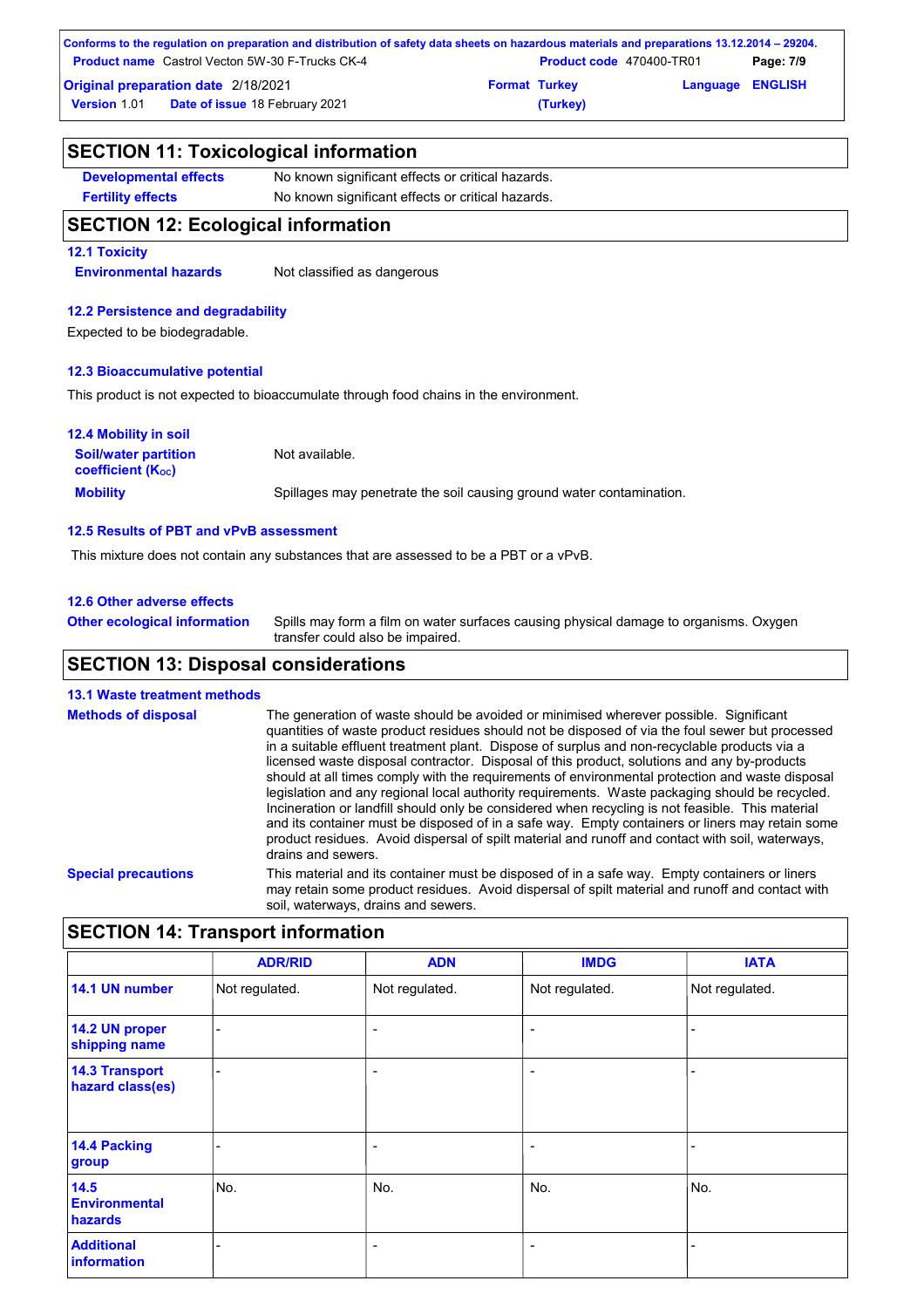|                                            | Conforms to the regulation on preparation and distribution of safety data sheets on hazardous materials and preparations 13.12.2014 – 29204. |                      |                                 |                         |           |
|--------------------------------------------|----------------------------------------------------------------------------------------------------------------------------------------------|----------------------|---------------------------------|-------------------------|-----------|
|                                            | <b>Product name</b> Castrol Vecton 5W-30 F-Trucks CK-4                                                                                       |                      | <b>Product code</b> 470400-TR01 |                         | Page: 8/9 |
| <b>Original preparation date 2/18/2021</b> |                                                                                                                                              | <b>Format Turkey</b> |                                 | <b>Language ENGLISH</b> |           |
| <b>Version</b> 1.01                        | <b>Date of issue 18 February 2021</b>                                                                                                        |                      | (Turkey)                        |                         |           |

# **SECTION 14: Transport information**

**14.6 Special precautions for user** Not available.

| <b>14.7 Transport in bulk</b> | Not available. |
|-------------------------------|----------------|
| according to IMO              |                |
| <b>instruments</b>            |                |

# **SECTION 15: Regulatory information**

|                                                                 | 15.1 Safety, health and environmental regulations/legislation specific for the substance or mixture      |
|-----------------------------------------------------------------|----------------------------------------------------------------------------------------------------------|
| <b>National inventory</b>                                       |                                                                                                          |
| <b>Australia inventory (AICS)</b>                               | At least one component is not listed.                                                                    |
| <b>Canada inventory</b>                                         | All components are listed or exempted.                                                                   |
| <b>China inventory (IECSC)</b>                                  | At least one component is not listed.                                                                    |
| <b>Japan inventory (ENCS)</b>                                   | At least one component is not listed.                                                                    |
| <b>Korea inventory (KECI)</b>                                   | At least one component is not listed.                                                                    |
| <b>Philippines inventory</b><br>(PICCS)                         | All components are listed or exempted.                                                                   |
| <b>REACH Status</b>                                             | For the REACH status of this product please consult your company contact, as identified in<br>Section 1. |
| <b>Taiwan Chemical</b><br><b>Substances Inventory</b><br>(TCSI) | All components are listed or exempted.                                                                   |
| <b>United States inventory</b><br>(TSCA 8b)                     | All components are active or exempted.                                                                   |

# **SECTION 16: Other information**

| <b>Abbreviations and acronyms</b>                      | Inland Waterway<br>ADR = The European Agreement concerning the International Carriage of Dangerous Goods by<br>Road<br>ATE = Acute Toxicity Estimate<br>BCF = Bioconcentration Factor<br>CAS = Chemical Abstracts Service<br>GHS = Globally Harmonized System of Classification and Labelling of Chemicals<br>IATA = International Air Transport Association<br>IBC = Intermediate Bulk Container<br>IMDG = International Maritime Dangerous Goods<br>LogPow = logarithm of the octanol/water partition coefficient<br>MARPOL = International Convention for the Prevention of Pollution From Ships, 1973 as<br>modified by the Protocol of 1978. ("Marpol" = marine pollution)<br>OECD = Organisation for Economic Co-operation and Development<br>PBT = Persistent, Bioaccumulative and Toxic<br>RID = The Regulations concerning the International Carriage of Dangerous Goods by Rail<br>SADT = Self-Accelerating Decomposition Temperature<br>STOT-RE = Specific Target Organ Toxicity - Repeated Exposure<br>STOT-SE = Specific Target Organ Toxicity - Single Exposure<br>TWA = Time weighted average<br>$UN = United Nations$<br>UVCB = Complex hydrocarbon substance<br>VOC = Volatile Organic Compound<br>vPvB = Very Persistent and Very Bioaccumulative<br>Varies = may contain one or more of the following 64741-88-4, 64741-89-5, 64741-95-3,<br>64741-96-4, 64742-01-4, 64742-44-5, 64742-45-6, 64742-52-5, 64742-53-6, 64742-54-7,<br>64742-55-8, 64742-56-9, 64742-57-0, 64742-58-1, 64742-62-7, 64742-63-8, 64742-65-0,<br>64742-70-7, 72623-85-9, 72623-86-0, 72623-87-1 |                                                                                                                                                                                                                                        |  |  |  |
|--------------------------------------------------------|----------------------------------------------------------------------------------------------------------------------------------------------------------------------------------------------------------------------------------------------------------------------------------------------------------------------------------------------------------------------------------------------------------------------------------------------------------------------------------------------------------------------------------------------------------------------------------------------------------------------------------------------------------------------------------------------------------------------------------------------------------------------------------------------------------------------------------------------------------------------------------------------------------------------------------------------------------------------------------------------------------------------------------------------------------------------------------------------------------------------------------------------------------------------------------------------------------------------------------------------------------------------------------------------------------------------------------------------------------------------------------------------------------------------------------------------------------------------------------------------------------------------------------------------------------------------------------------------|----------------------------------------------------------------------------------------------------------------------------------------------------------------------------------------------------------------------------------------|--|--|--|
| <b>Full text of abbreviated H</b><br><b>statements</b> | H304<br>H317<br>H319<br>H411<br>H413                                                                                                                                                                                                                                                                                                                                                                                                                                                                                                                                                                                                                                                                                                                                                                                                                                                                                                                                                                                                                                                                                                                                                                                                                                                                                                                                                                                                                                                                                                                                                         | May be fatal if swallowed and enters airways.<br>May cause an allergic skin reaction.<br>Causes serious eye irritation.<br>Toxic to aquatic life with long lasting effects.<br>May cause long lasting harmful effects to aquatic life. |  |  |  |